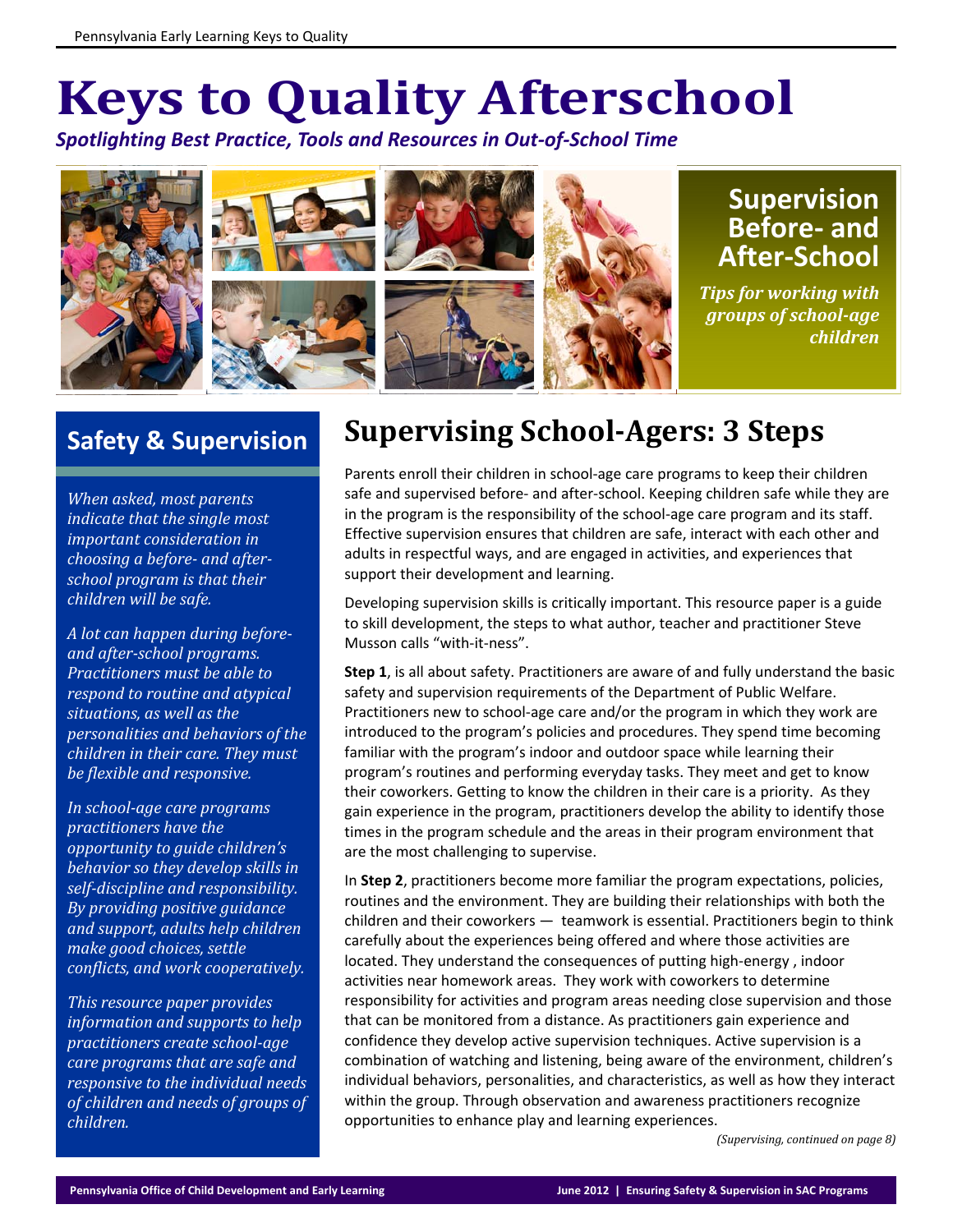# **Stage1 Preventing injuries**

## **Become familiar with certification standards**

School-age care programs must meet the certification standards of the Pennsylvania Department of Public Welfare Child Day Care Regulations. These standards provide guidance regarding the minimum requirements that must be in place to ensure the health and safety of children ages birth through sixteen years old. Below are some of the standards that specifically apply to supervision of children. All school‐age care staff should be familiar with these standards to ensure that their programs are in compliance and the physical and emotional safety of children in their programs are protected.

#### **Staff‐to‐Child Ratios**

- **1** staff per every **12** children kindergarten to 4<sup>th</sup> grade
- **1** staff per every **15** children in 4<sup>th</sup> grade through 15 years old

*In mixed age groupings, the youngest child in the group dictates the ratio*.

**Comment:** Low staff to child ratios help staff monitor children and their activities more closely in order to prevent accidents and injuries. Low staff to child ratios allow adults to form positive relationships with children, enables adults to work with children individually or in small groups, and provides more time to meet the individual needs of children.

#### **Group Size**

- $\Box$  For children kindergarten to 4th grade — no more than 24 children and at a minimum 2 staff per group
- $\Box$  For children 4th grade through 15 years old — no more than 30 children and at a minimum 2 staff per group

*In mixed age groupings, the youngest child in the group dictates the maximum group size.*

**Comment:** Low group sizes help staff more effectively manage, supervise, and keep track of children during typical daily activities as well as in emergency situations. Additionally when the number of children in a group is small,

#### each child gets more individual attention and positive interactions between adults and individual children is more likely.

#### **Minimum number of facility persons in the child care facility.**

- $\Box$  At least 2 facility people must be present when two or more children are in care.
- $\Box$  At least 2 facility people must be present when children are on an excursion away from the building.

**Comment:** Having at least two people on–site regardless of number of children at the facility ensures that in case of emergency at least one adult can stay with the children, while the other responds to the emergency. Excursions away from the program could refer to formal field trips or a quick walk around the block.

#### **Supervision of children**

- $\Box$  Assigning children to a group
- $\Box$  Knowing the names of the children in the group
- $\Box$  Being physically present with children in the group at all times

**Comment:** Typical school-age programs work with large groups of children. The size and location of program spaces vary widely — from typical child care center classrooms to elementary school multipurpose rooms. Assigning children to specific groups and adults helps ensure

that children are physically safe, that no one is assumed to be somewhere or with someone else. Assigning children to the same adult offers the opportunity to build positive relationships with children and among the children in the group.

#### **Supervision of children (discipline)**

- $\Box$  No form of physical punishment
- $\Box$  No threats or actions that harm, ridicule, or degrade the child or child's family
- □ No harsh, demeaning or abusive language in the presence of children
- $\Box$  No restraints, ties, straps to restrict a child's movements
- $\Box$  No locking children in a confined space, closet or locked room

**Comment**: When children have a positive relationship with adults, they are less likely to misbehave. Adults must ensure that children are safe both physically and emotionally. Adults should work with children to establish simple rules, expressed in positive ways, that are easily learned and reinforced. While children need to be given firm limits, however Claire Cherry author of "*Please Don't Sit on the Kids*" noted "children and adults can waste a great deal of energy engaging in conflict under the guise of discipline."

*(Become familiar, continued on page 4)*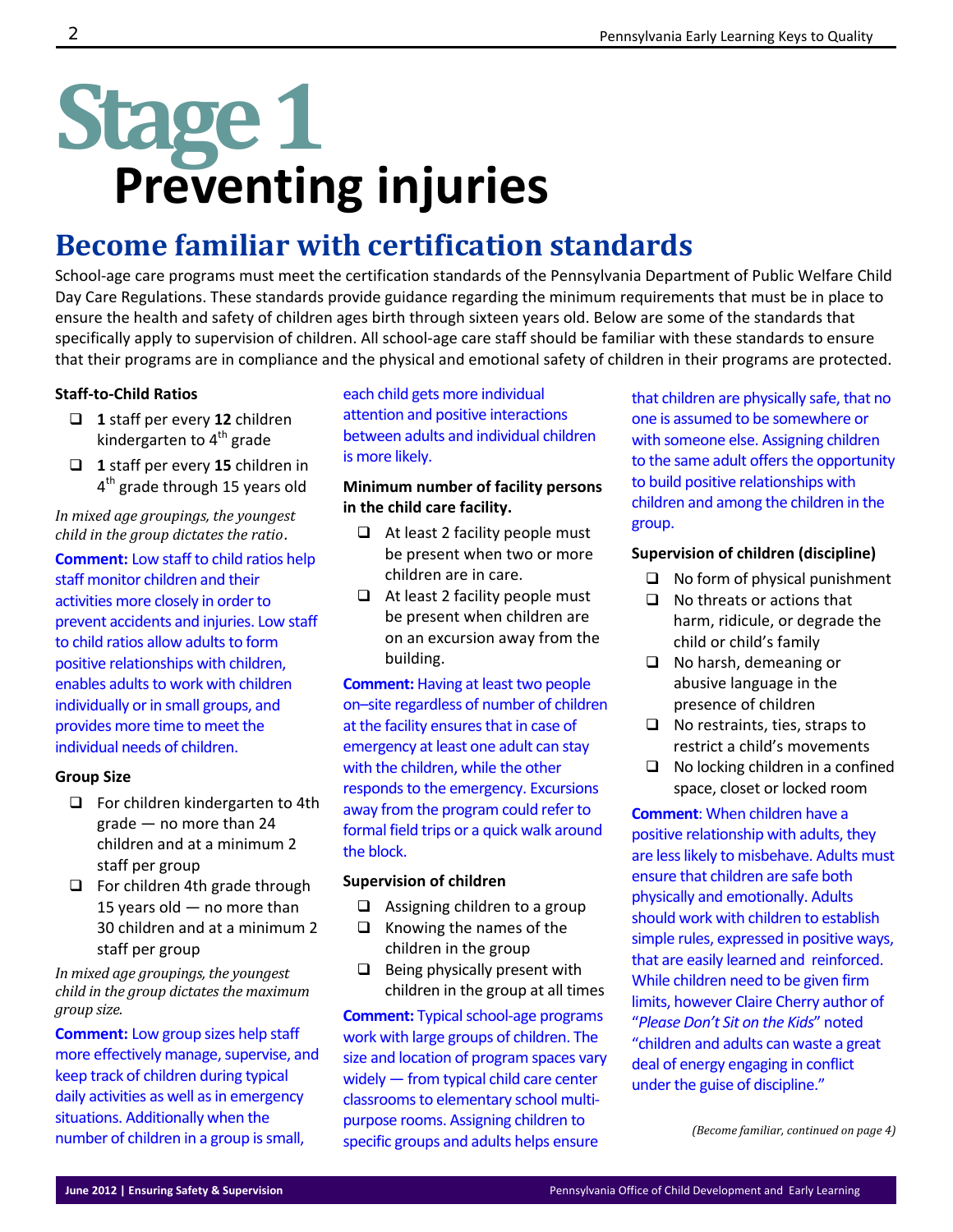## **Getting to Know You:** *Gamesto Learn Names*

Knowing the names of the children in your program and being able to call them by name as soon as possible is another first step in ensuring safe and supervised children. Here's a couple of tried and true games that work for children and adults.

#### **Pom Pom Toss**

*Make giant pompoms*: Cut two donut shape circles. Holding the two shapes together, wrap yarn through and around the circles. Once the circles are completely covered, insert scissors between the two circles and cut yarn. Tie a string around the yarn and secure tightly. Remove cardboard.

Arrange children in a circle, not too close, not too far from one another. Include yourself in the circle. Explain that you are going to throw a ball to someone ‐ pick someone out and ask their name, then say, *"What's your name? "Mia" My name is Sam… Here you go"* Throw to next person.

Mia says: *Thank you Sam.* Mia asks the next person's name. *"My name is Mia. Here you go"* Throw to next person. Continue around the circle until everyone has had a chance.

Once children have a handle on it you could add not only who they received it from, but to whom they will toss it: *"My* *name is Sam, I caught the pom pom from Mia and I am throwing it to Hunter."* Continue around the circle until everyone has had a chance.

If you have a large group of children, break them into two small groups and after a couple of rounds bring both groups together. See how fast you can make it around the circle.

#### **My Name is and I like to...**

Everyone in the group stands in a circle. If the group is big break into smaller groups.

The first person says, "My name is and I like to \_\_\_\_\_\_\_ (insert hobby and act out a motion from that hobby.) The rest of group then says, "(Child or adults' name) likes to (hobby) and acts out motion. Example, "My name is Sophia and I like to ride my bike (act out riding a bike).

The next person repeats the process. The rest of group then says that person's name, hobby, and motion and then repeats the first person's info.

This continues until the last person goes, at which the entire group calls out the last person's info and moves along through the whole group and repeats everyone's info.

#### **When you think of safety and supervision issues in your program what comes to mind?**



## **Childhood injuries**

When children play, there are bound to be skinned knees and scraped elbows. However, unintentional injuries are the leading threat to the lives and health of American children. Injury prevention is an essential part of quality school‐ age programs, and a major responsibility of school‐age care providers. By understanding how injuries happen, planning ahead and taking simple precautions, most injuries can be avoided.

"*Unintentional injury continues to be the leading killer of children ages 1 to 14 in the United States, and millions of children visit emergency rooms each year as a result of unintentional injuries."*

*Report to the Nation: Trendsin Unintentional Childhood Injury Mortality and Parental Views on Child Safety, Safe Kids USA*

*"In 2009, among children ages 1–4 and 5–14, unintentional injuries (accidents) were the leading cause of death. For children ages 5–14, the next most frequent causes of death were cancer."* National Center for Health Statistics

*"Among children ages 1–14, falls and being struck by or against an object or person are the two leading causes of injury‐related emergency department visits."* National Center for Health Statistics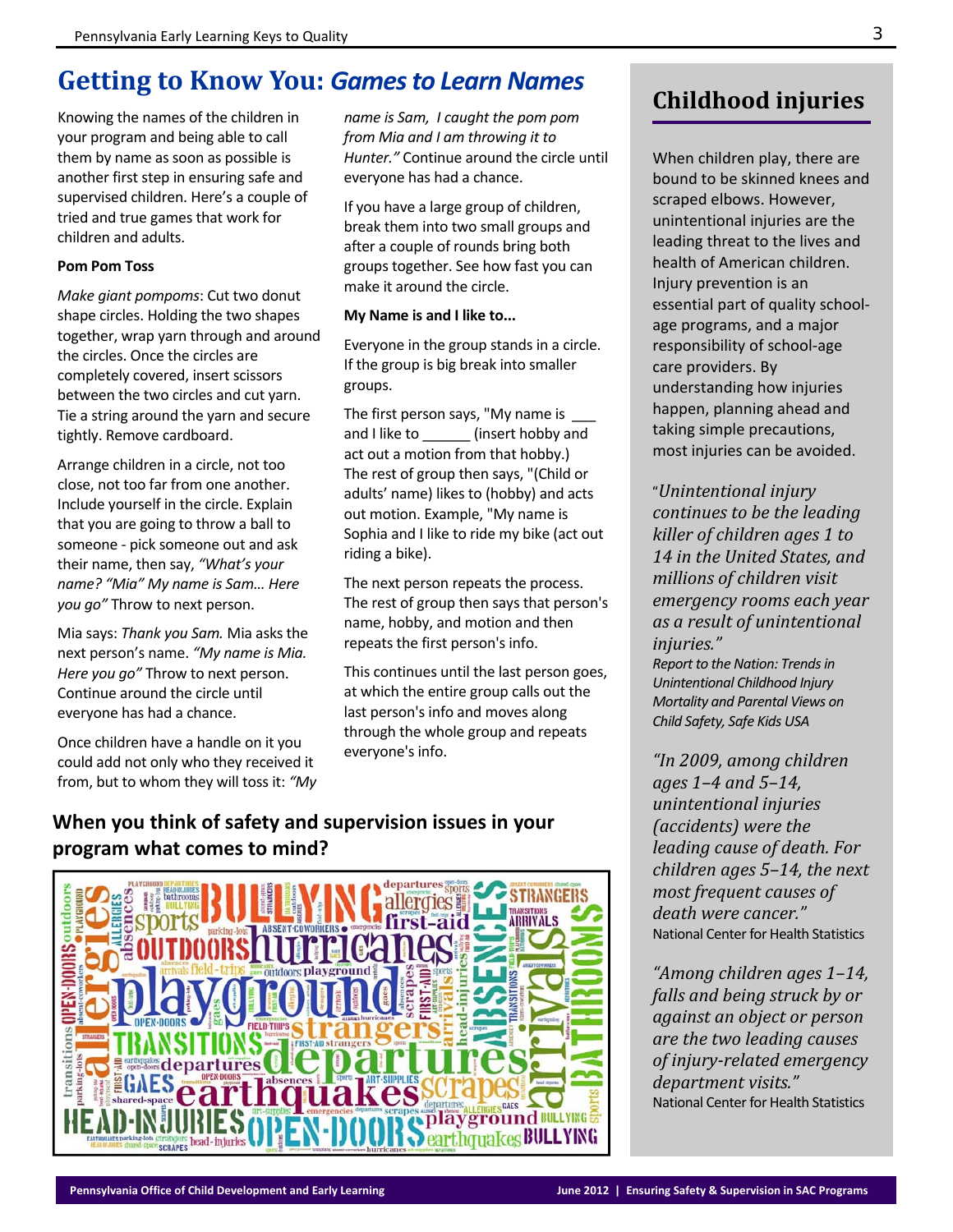# **The Who, Where and What of Supervision**

| Who's here and who's not?                                                                                                                                                                                                                                                                                                                                                                                                                                                                                                                                                                                                                                                                                                                                                                                                                                                                                                 | Where are they?                                                                                                                                                                                                                                                                                                                                                                                                                                                                                                                                                                                                                                                                                                                                                                                                                                                                                                                                                                 | What are your safety &<br>supervision policies?                                                                                                                                                                                                                                                                                                                                                                                                                                                                                                                                                                                                                                                                                                                                                                                                                                                                            |
|---------------------------------------------------------------------------------------------------------------------------------------------------------------------------------------------------------------------------------------------------------------------------------------------------------------------------------------------------------------------------------------------------------------------------------------------------------------------------------------------------------------------------------------------------------------------------------------------------------------------------------------------------------------------------------------------------------------------------------------------------------------------------------------------------------------------------------------------------------------------------------------------------------------------------|---------------------------------------------------------------------------------------------------------------------------------------------------------------------------------------------------------------------------------------------------------------------------------------------------------------------------------------------------------------------------------------------------------------------------------------------------------------------------------------------------------------------------------------------------------------------------------------------------------------------------------------------------------------------------------------------------------------------------------------------------------------------------------------------------------------------------------------------------------------------------------------------------------------------------------------------------------------------------------|----------------------------------------------------------------------------------------------------------------------------------------------------------------------------------------------------------------------------------------------------------------------------------------------------------------------------------------------------------------------------------------------------------------------------------------------------------------------------------------------------------------------------------------------------------------------------------------------------------------------------------------------------------------------------------------------------------------------------------------------------------------------------------------------------------------------------------------------------------------------------------------------------------------------------|
| Before children arrive, check the<br>enrollment report<br>$\Box$ Who is supposed to be here<br>today?<br>Who is scheduled to be absent?<br>$\Box$<br>Check your voicemail or email -<br>$\Box$<br>did anyone's schedule change?<br>As children are arriving, greet each<br>child as you take attendance.<br>Is anyone missing?<br>$\Box$<br>Recheck your notes.<br>$\Box$<br>Ask the other children if he/she<br>$\Box$<br>was in school today.<br>Call the school.<br>$\Box$<br>Call the parents/guardians.<br>$\Box$<br>As children are leaving, say goodbye<br>to each child & parent (or other<br>authorized person). Make sure each<br>child is signed out.<br>$\Box$ Who is authorized to pick up each<br>child?<br>Are all children signed out?<br>$\Box$<br>Have you checked all program<br>$\Box$<br>spaces inside and out, including<br>bathrooms and other unlocked<br>rooms, to ensure no children<br>remain? | Regularly count the number of<br>$\Box$<br>children in your group $-$ is<br>anyone missing?<br>Know the names of the children in<br>$\Box$<br>your care-learn them quickly.<br>Position yourself so you can see all<br>$\Box$<br>of the children you are supervising.<br>Position yourself closely enough to<br>$\Box$<br>act in higher risk activities.<br>Listen carefully, what do you hear<br>$\Box$<br>or just as importantly, what don't<br>you hear?<br>Communicate with coworkers to<br>$\Box$<br>ensure that supervision of the<br>group is constant.<br>Never leave a child unsupervised.<br>Q<br><b>Challenging Spaces and Places:</b><br><b>Bathrooms</b><br>Always check bathrooms before<br>$\Box$<br>children enter and after children<br>leave.<br>Monitor bathrooms closely, being<br>❏<br>respectful of school-agers' need<br>for privacy.<br><b>Large Outdoor Playgrounds</b><br>Block off designated areas with<br>$\Box$<br>cones or other physical clues. | What are your policies for<br>Setting and enforcing rules for<br>o.<br>playground activities?<br>Explaining safety actions to the<br>$\Box$<br>children?<br>Being sensitive to unsafe<br>$\Box$<br>conditions?<br>Ō.<br>Conducting regular safety checks<br>to identify hazards?<br>Modifying the environment to<br>$\Box$<br>reduce hazards?<br>Educating yourself on safety issues<br>Q<br>and practices?<br>Communicating to parents about<br>$\Box$<br>safety measures?<br>Teaching what to do in an<br>$\Box$<br>emergency and clarifying safety<br>behaviors during practice drills<br>and role plays?<br>Using special care plans for<br>$\Box$<br>children with disabilities, and/or<br>special health care needs?<br>$\Box$<br>What arrangements are made if<br>parents are late in picking up their<br>children?<br>What arrangements are made if<br>$\Box$<br>coworkers are late or absent from<br>the program? |
| (Become familiar, continued from page 2)                                                                                                                                                                                                                                                                                                                                                                                                                                                                                                                                                                                                                                                                                                                                                                                                                                                                                  | Staff cannot deny a child's release to a                                                                                                                                                                                                                                                                                                                                                                                                                                                                                                                                                                                                                                                                                                                                                                                                                                                                                                                                        | <b>RESOURCES:</b>                                                                                                                                                                                                                                                                                                                                                                                                                                                                                                                                                                                                                                                                                                                                                                                                                                                                                                          |

#### **Release of children**

- $\Box$  Children may only be released to a parent or designee identified by the parent at enrollment
- $\Box$  In an emergency, a child may be released to an individual upon the oral designation of the parent, if the identity of the individual can be verified by a staff person.

**Comment:** One of the most critical times of the day is pick‐up. School‐age care programs must have clear policies for the pick‐up and release of children.

legal parent or guardian, however the program should have policies and procedures in place to ensure that the child is safe after they leave the program. Staff should be aware of any child custody agreements in place for children of separated or divorced parents and the program's policies for responding if the non custodial parent attempts to remove a child. Policies should also include how to respond to an individual who is impaired or intoxicated. Additionally, staff should be aware of what to do if a child is not picked up.

Publications.

goo.gl/t8J4.

nrckids.org.

Cherry, C. (2002). *Please don't sit on the kids: Alternatives to punitive discipline. 2nd Edition*. Grand Rapids, MI: Frank Schaffer

DPW Certification Regulations for Child Care Centers are available online at: http://

American Academy Of Pediatrics, American Public Health Association, National Resource Center for Health and Safety in Child Care and Early Education. 2011. *Caring for our children: National health and safety performance standards; Guidelines for early care and education programs. 3rd edition.* Elk Grove Village, IL: American Academy of Pediatrics; Washington, DC: American Public Health Association. Also available at http://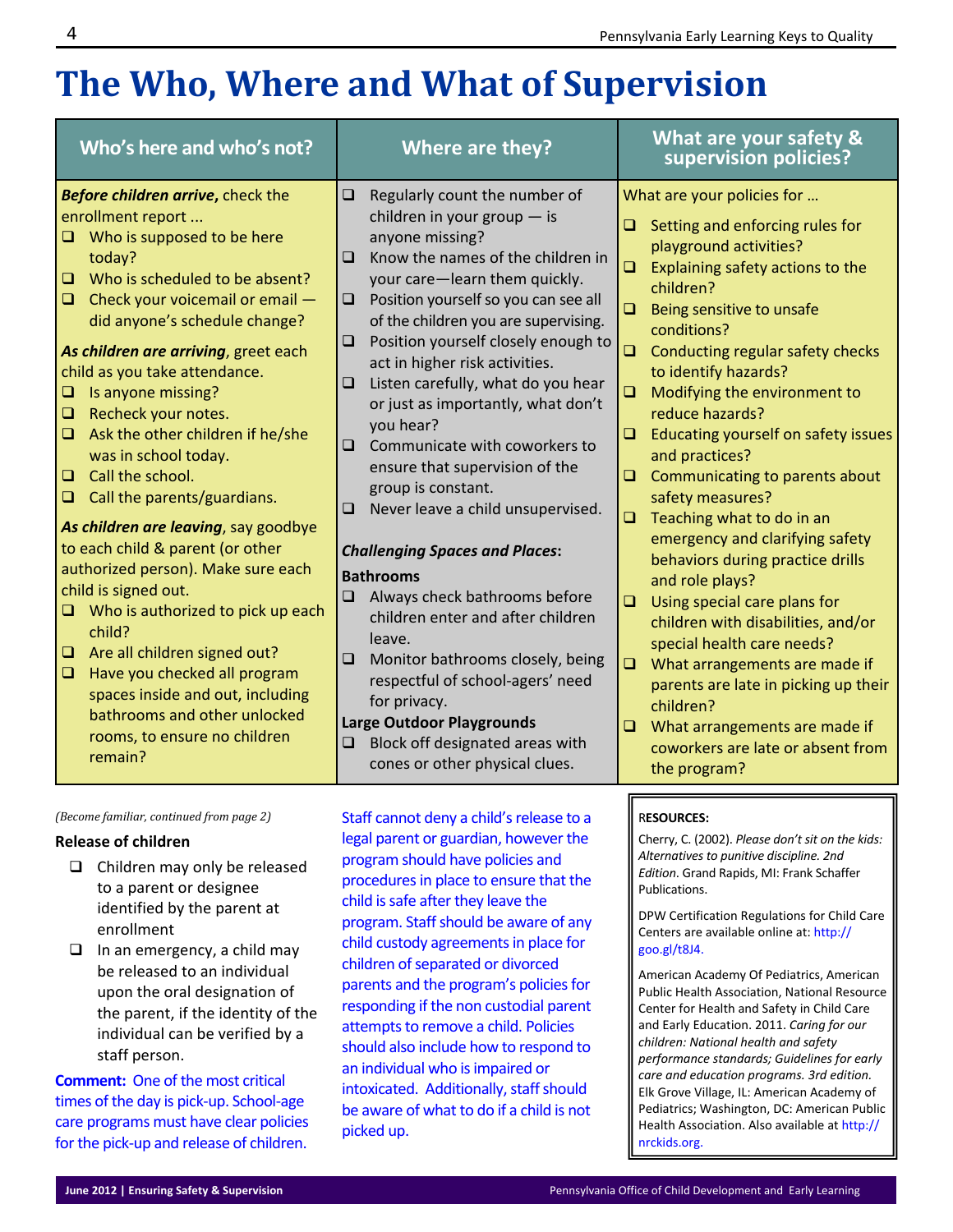# **Stage2 Active & Positive Supervision**

# **Top Ten Tips for Supervising School‐Agers**

To successfully supervise groups of children, adults must acquire and practice a number of abilities and skills. They must also develop supervisory techniques that work with the specific children in their care and the environments in which their program operate — inside and outside, on‐site and on field trips.

The Importance of Relationships

1. **Get to know the children in your care.** 

Take time to observe and listen. What do they like to do? What challenges them? Who are their friends? Get to know each child's abilities. Ask them what they are proud of or what their favorite things to do are. What do you think they do well … tell them. Identify those children who may have particular short-, medium- or long-term needs for supervision.

2. **Focus on the positive rather than the negative.**  Make expectations known — give clear messages. Unclear: "If you don't clean up, we won't go outside." Clear: " Please put the games away now so we can go outside." Look directly at children when speaking with them. Notice positive behaviors. Ask children to help you come up with solutions for common safety and supervision problems.

#### 3. **Work as a team.**

Staff who work together rather than each person doing their own thing, provide better supervision. In effective teams, members communicate frequently with each other and are clear about who is responsible for which tasks. For example, if an issue comes up with a small group of children that needs more focused attention, a quick word to a coworker allows the other to deal with the situation while supervision of the whole group is maintained.

#### Be Prepared

#### 4. **Establish clear and simple safety rules.**

Try to establish rules that describe what children should "Do" rather than what you "Do not" want them to do. Some examples: Be respectful of others, yourself and the property; always remain with a teacher or group leader; inside the building walk.

Involve the children in developing rules and consequences.

- 5. **Be aware of the challenging times of the day**. Some of the most challenging times of the day are as children move in out of the program during arrivals and departures, during transitions between activities, and bathroom breaks. Field trips, schedule changes, and new or substitute staff may present additional complications. Be aware of times when children are tired or at loose ends  $-$  accidents or unpleasant interactions may occur.
- 6. **Have and rehearse your emergency plan**. Every regulated child care program is required to have an emergency plan. Training and drills are essential to having an effective response in times of emergency. Everyone from staff, children, parents and others connected to the program need to be familiar with the emergency procedures. Fire and natural disasters — floods, hurricanes, and tornados — tend to be what we think of first. However, school‐age programs have also had to implement emergency plans to remove children quickly in response to bat infestations and release of asbestos from remodeling efforts in another wing of the building.

#### Location, Location, Location

#### 7. **Being aware of and scanning for potential safety hazards.**

Being aware of safety hazards are not always just environmental or a part of the physical plant. What are the potential safety hazards in your program? Do you check the outdoor space daily? Has anything changed since the last time you used the space? Are you in shared space? What other activities have gone on in the program since you were last there? Are there other activities or people scheduled in the facility before, during or after your program? What potentials safety and /or supervision issues does this present?

8. **Keep your eye on the action.** While interacting with children and communicating with

*(Top Ten Tips, continued on page 8)*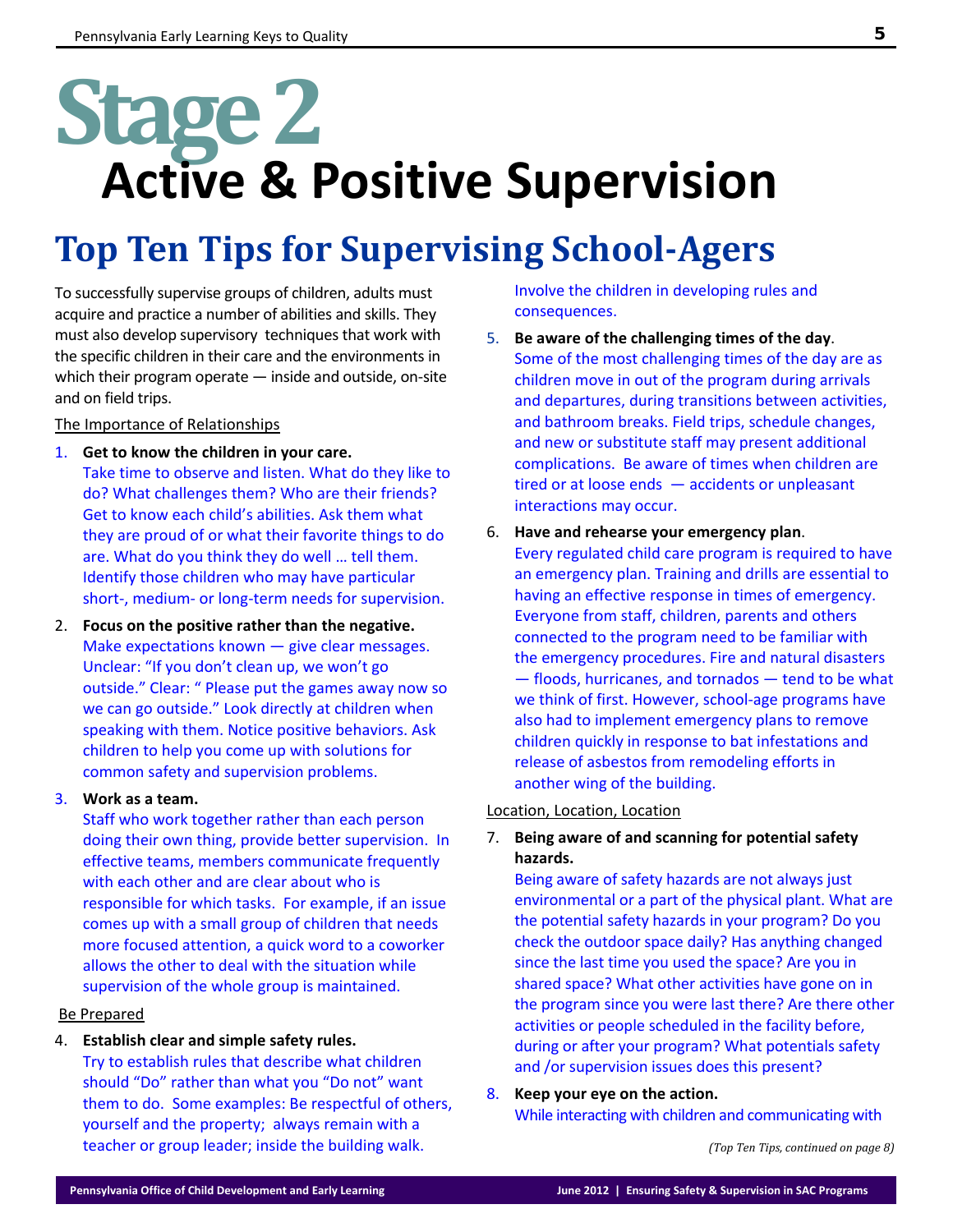## **Too much of a good thing:** *Tipsforworkingwith large groups ofschool‐agers*

Fifty or fifteen -- after-school staff indicate that one of their biggest challenges in working with large groups of school‐agers is connecting with individual children and youth. The secret to handling large groups of school‐agers … limit working in large groups.

Of course there are times, especially during the start or end of the program day to have all of the children in the program come together. Group time can foster participation and a feeling of community. Group activities might include rule making, problem solving, program planning, announcements, singing, simple games, movement activities, dramatic activities, and theme related projects.

Developing skills to manage quality group activities takes experience, patience, and good observation skills, as well as spontaneity. The key to successful group activities is planning and providing supervision to children and their activities.

One sample way of both planning activities and providing supervision to the program is based on the model in the illustration.

- **Concentrated supervision** staff is directly involved in the activity due to the complexity of materials, equipment, and tools.
- **Focused supervision** staff is within close visual and hearing ranges of two or three different activities; is available for children to ask questions; and may facilitate discussion.
- **Monitoring** staff is centrally positioned within visual and hearing range of activities. Staff's attention is focused on the overall safety and supervision of the children.

By offering a combination of variety and choice, the program can design activities that require varying degrees of staff involvement. The introduction of a new game may require the direct involvement of staff for a concentrated period of time, but as children become more

#### **After-School Program Space**



familiar with the game and the game evolves, staff may be able to step back into a less focused level of supervision.

Of course, there are activities that always require concentrated supervision of children. An art, or cooking activity using real tools or heat would require smaller groups and more direct supervision than a drawing activity or a marshmallow sculpture. Instead of trying to work with the entire group all the time, children can work in smaller groups based on their interests or activities. For example, three to four children create a "study group" to work on homework together. Five children sit together and play an exciting, no holds barred game of Uno.

Strategically placing staff within the program offers opportunities to spot restlessness or potential conflict and redirect children to other activities. It also increases the ability of staff to shift gears if an activity is not working well.

Teamwork counts  $-$  Working as a team staff can respond with varying levels of supervision as the dynamics of the program and activities change.

#### **Next Steps ...**

*With your staff or coworkers discuss the following:*

- $\Box$  What kinds of activities does your program offer?
- $\Box$  What kinds of activities would you like to offer but are not currently offering?
- $\Box$  Identify the kind of supervision each activity requires.
- $\Box$  Does the level of supervision change as the activity progresses?
- $\Box$  How could you use this model of supervision in your program?
- $\Box$  What would the challenges be?
- $\Box$  What would you need to be successful in implementing this model?
- $\Box$  How could this model of supervision assist you in offering different kinds of activities?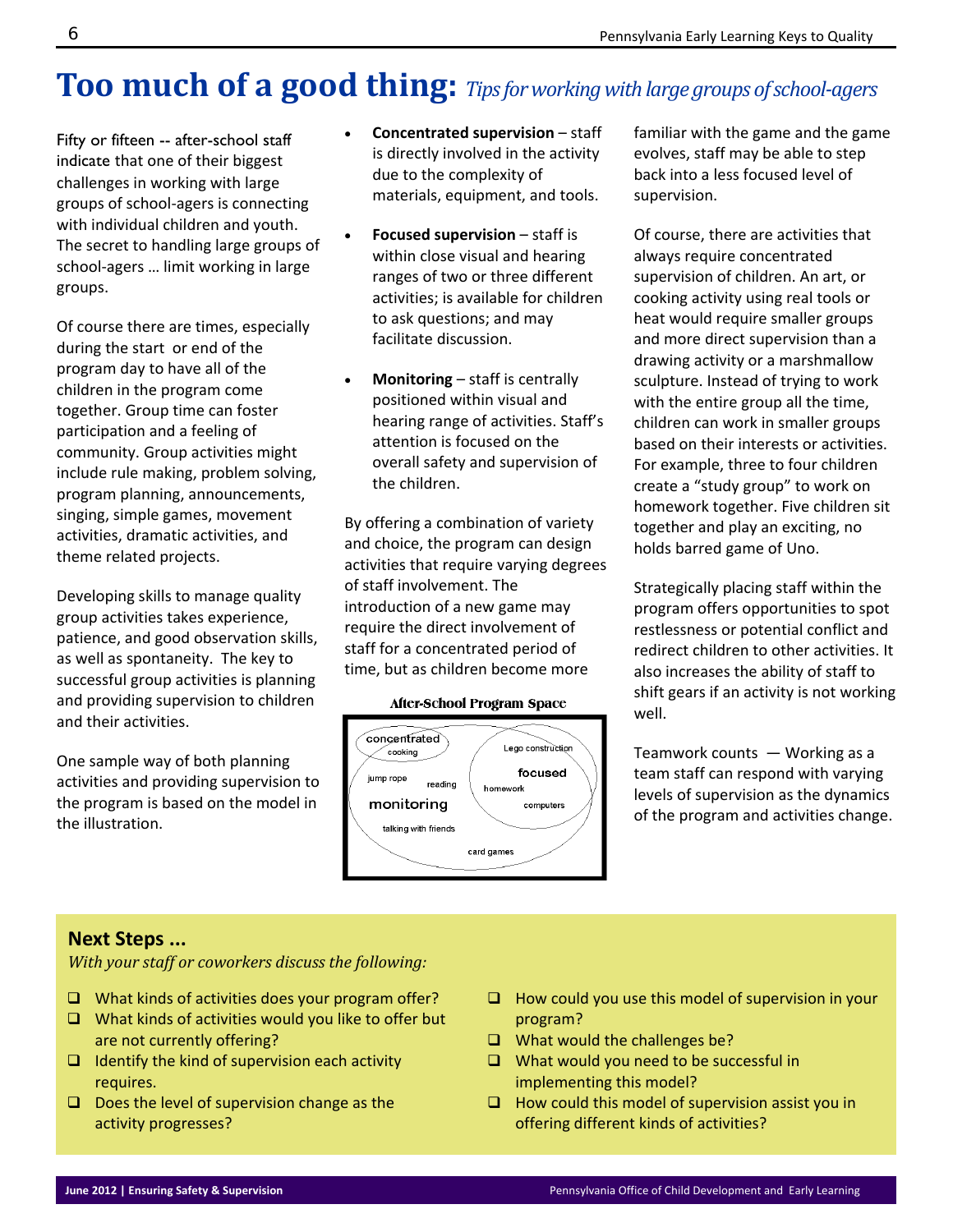# **Stage3**

# **Achieving "With‐It‐Ness"**

Educational psychologist, Jacob Kounin created the term "WITH‐IT‐ NESS" to refer to the teacher's awareness of what is occurring in the classroom. This is also sometimes referred to as the teacher having "eyes in the back of her/his head".

Kounin, started his career as an educational psychologist at Wayne State University, in Michigan in 1946. He is best known for two studies that he did in the 1970s on classroom management. While his original research looked at how teachers handled misbehavior, before long he realized that it was more than what teachers did in reaction to student behavior, it was what teachers did to prevent problems from occurring at all.

Steve Musson took some of Kounin's ideas and applied them specifically to school‐age programs. Musson is on the faculty of Langara College in Vancouver, British Columbia. He has expertise in outdoor recreation, play leadership, and recreation programming for children and youth. He has worked for the YMCA, the Boys and Girls Clubs, and in licensed school‐age care programs. He is also an author of a number of resources on school‐age care.

In his book *School‐Age Care: Theory and Practice*, Musson defines "with‐it ‐ness" as the desire and ability to be aware of:

- What has happened (past);
- What is happening (present);
- What is likely to happen next (future).

"With‐it‐ness" comes with

understanding, practice and experience. Staff that are "with‐it" understand the program's policies and rules, have experience with the physical environment and program activities, and they know how to respond in the case of accident and injury.

However, "with‐it‐ness" is primarily relationship‐based. What do the individual children in your program like to do? Who are their friends? What relationships do they have that are not as positive? What is happening in their lives that may be positive or negative? What frustrates them? How have they reacted in similar situations? What has worked to help them handle their frustration, anger, conflicts, etc.?

- Staff who are "with‐it" **plan** by knowing what is supposed to happen and when.
- Staff who are "with‐it" **prepare** — by planning for the "what‐ifs".
- Staff who are "with‐it" **anticipate** — by being aware of what is or what is not happening in the program or with the children.
- Staff who are "with‐it" **sense** what should happen given what is happening now and what may happen next.

By understanding the children in the program, staff who are "with‐it" can most times stop an issue from escalating with a glance, a tilt of the head, or a hand on the shoulder of a child.

Put more simply by Steve Musson a true sign of being "with‐it" is, "*figuring out where you are not, and then going there*." 

#### **Things that make you go** *"Hmmm …"*

*"When a child hits a child, we call it aggression.*

- *When a child hits an adult, we call it hostility.*
- *When an adult hits an adult, we call it assault.*
- *When an adult hits a child, we call it discipline."*

― Haim G. GinoƩ

*"A child seldom needs a good talking to as a good listening to."* — Robert Brault

*"Children naturally imitate those around them. When adults discover what a child's behavior is actually communicating, they are better able to respond to the need rather than react to the behavior."* — Brad Blanton, Radical Parenting

*"The real menace about dealing with a five‐year‐old is that in no time at all you begin to sound like a five‐year‐old."* — Jean Kerr

*"Where did we ever get the crazy idea that in order to make children do better, first we have to make them feel worse? Think of the last time you felt humiliated or treated unfairly. Did you feel like cooperating or doing better?"* ― Jane Nelson

*One of the most important things we can do is to send a child home in the afternoon liking himself just a little better than when he came in the morning." —* Eda Leshan